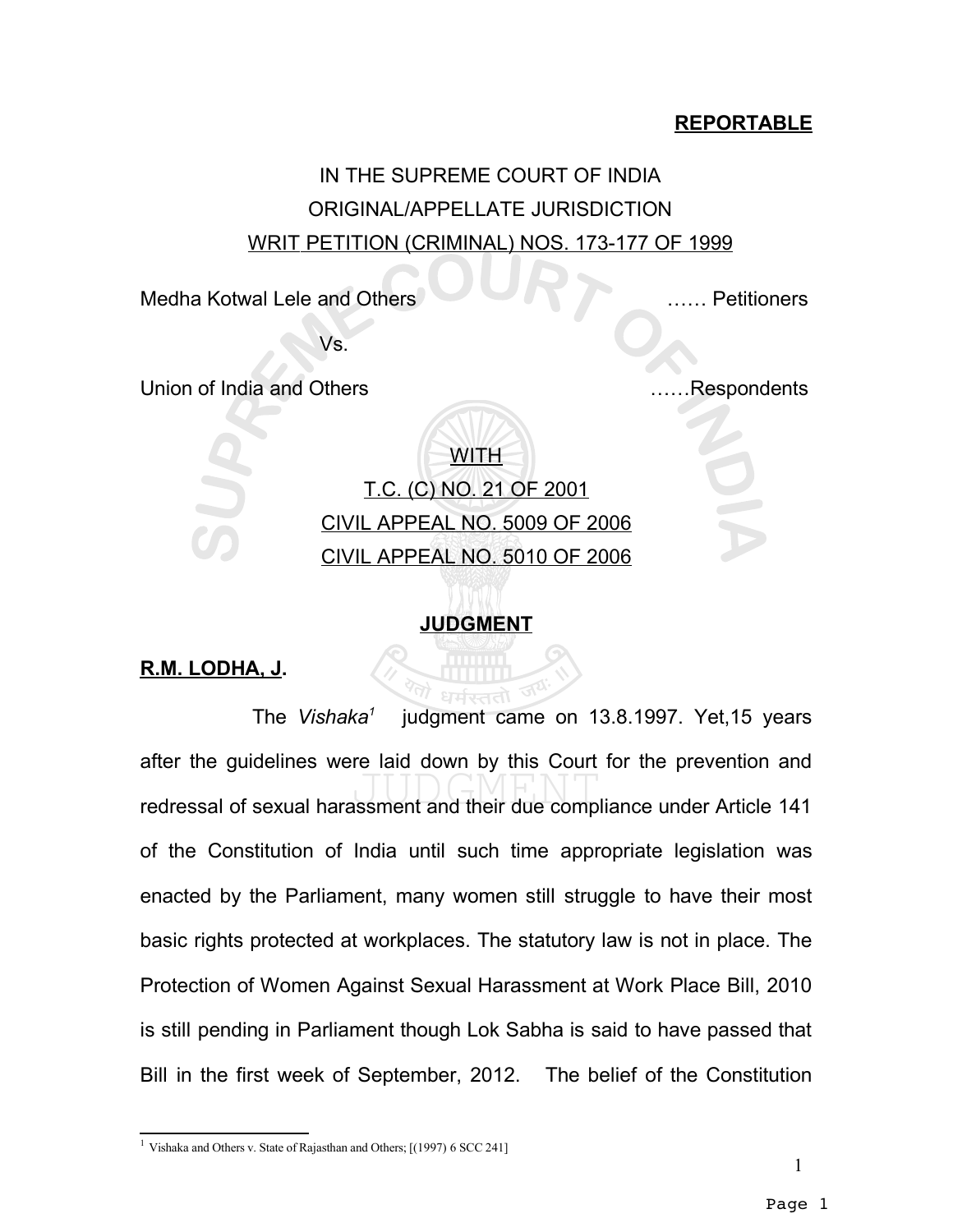framers in fairness and justice for women is yet to be fully achieved at the workplaces in the country.

2. This group of four matters – in the nature of public interest litigation – raises principally the grievance that women continue to be victims of sexual harassment at workplaces. The guidelines in *Vishaka<sup>1</sup>* are followed in breach in substance and spirit by state functionaries and all other concerned. The women workers are subjected to harassment through legal and extra legal methods and they are made to suffer insult and indignity.

3. Beijing Declaration and Platform for Action, *inter alia*, states, "Violence against women both violates and impairs or nullifies the enjoyment by women of human rights and fundamental freedoms……. In all societies, to a greater or lesser degree, women and girls are subjected to physical, sexual and psychological abuse that cuts across lines of income, class and culture".

4. *Vishaka* guidelines require the employers at workplaces as well as other responsible persons or institutions to observe them and ensure the prevention of sexual harassment to women. These guidelines read as under :

> "1. Duty of the employer or other responsible persons in workplaces and other institutions: It shall be the duty of the employer or other responsible persons in workplaces or other institutions to prevent or deter the commission of acts of sexual harassment and to provide the procedures for the resolution, settlement or prosecution of acts of sexual harassment by taking all steps required.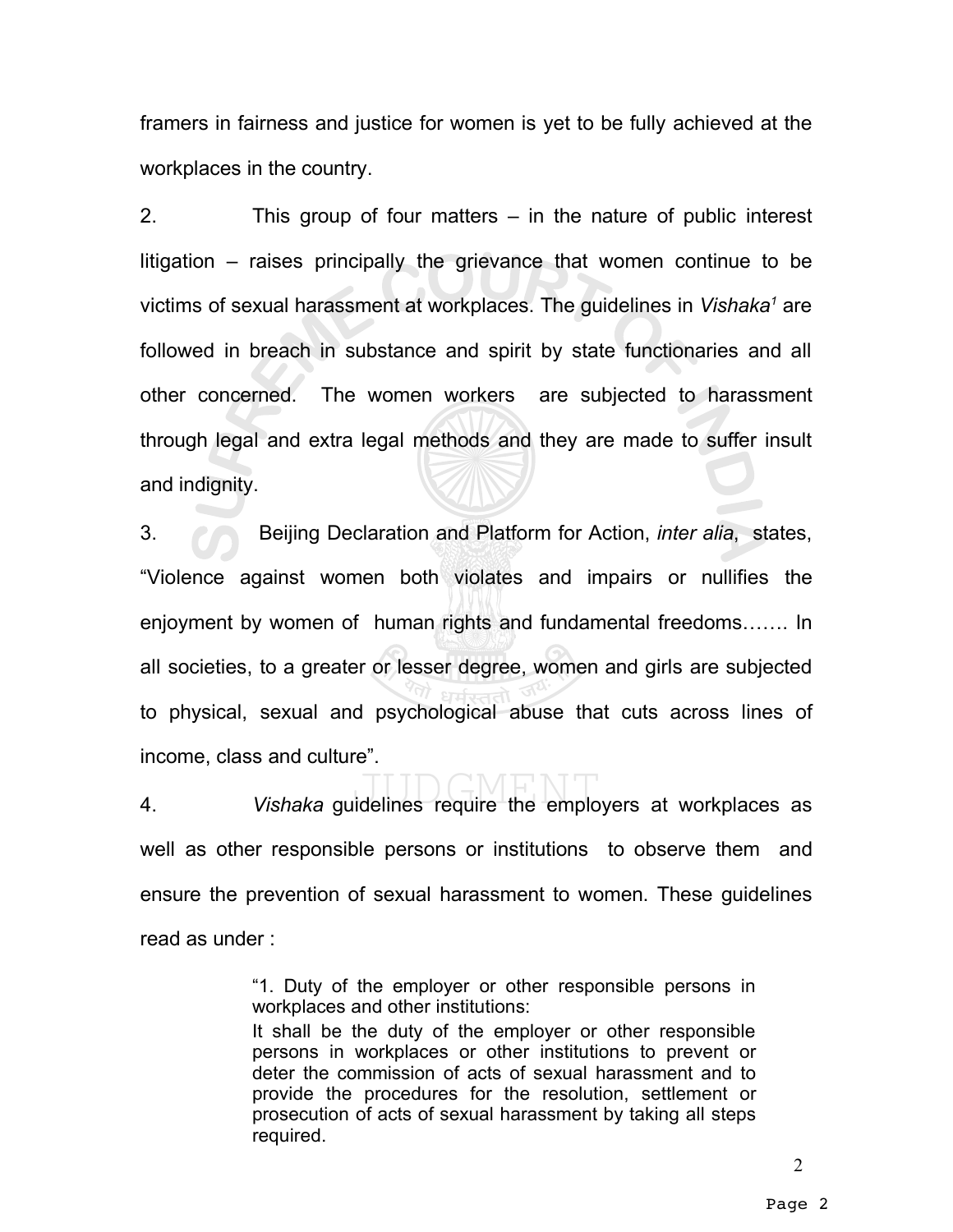2. Definition:

For this purpose, sexual harassment includes such unwelcome sexually determined behaviour (whether directly or by implication) as:

- (a) physical contact and advances;
- (b) a demand or request for sexual favours;
- (c) sexually-coloured remarks;
- (d) showing pornography;

 $(e)$  any other unwelcome physical, verbal or nonverbal conduct of sexual nature.

Where any of these acts is committed in circumstances whereunder the victim of such conduct has a reasonable apprehension that in relation to the victim's employment or work whether she is drawing salary, or honorarium or voluntary, whether in government, public or private enterprise such conduct can be humiliating and may constitute a health and safety problem. It is discriminatory for instance when the woman has reasonable grounds to believe that her objection would disadvantage her in connection with her employment or work including recruiting or promotion or when it creates a hostile work environment. Adverse consequences might be visited if the victim does not consent to the conduct in question or raises any objection thereto.

3. Preventive steps:

All employers or persons in charge of workplace whether in the public or private sector should take appropriate steps to prevent sexual harassment. Without prejudice to the generality of this obligation they should take the following steps:

(a) Express prohibition of sexual harassment as defined above at the workplace should be notified, published and circulated in appropriate ways.

(b) The rules/regulations of government and public sector bodies relating to conduct and discipline should include rules/regulations prohibiting sexual harassment and provide for appropriate penalties in such rules against the offender.

(c) As regards private employers steps should be taken to include the aforesaid prohibitions in the standing orders under the Industrial Employment (Standing Orders) Act, 1946.

(d) Appropriate work conditions should be provided in respect of work, leisure, health and hygiene to further ensure that there is no hostile environment towards women at workplaces and no woman employee should have reasonable grounds to believe that she is disadvantaged in connection with her employment.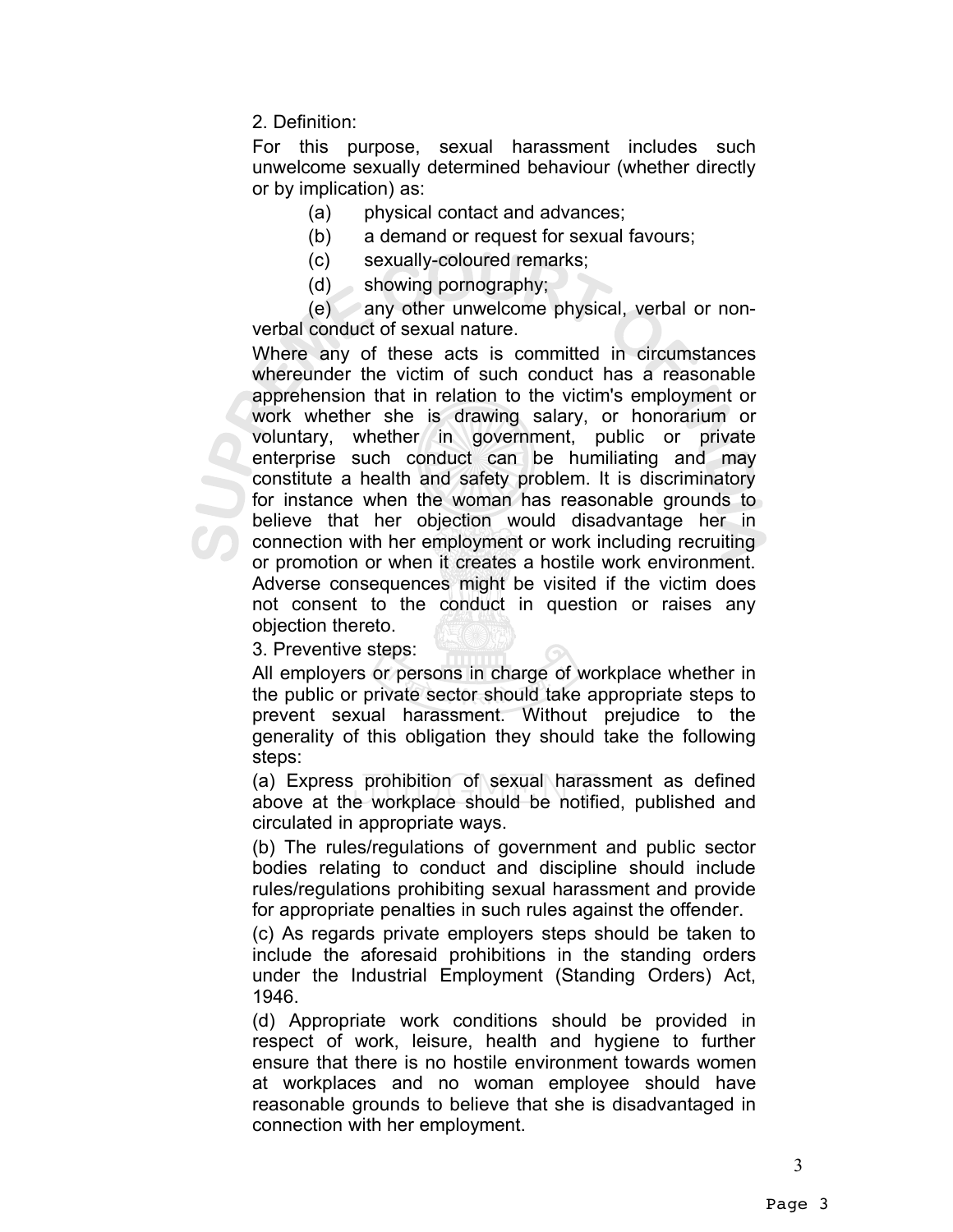4. Criminal proceedings:

Where such conduct amounts to a specific offence under the Indian Penal Code or under any other law, the employer shall initiate appropriate action in accordance with law by making a complaint with the appropriate authority.

In particular, it should ensure that victims, or witnesses are not victimized or discriminated against while dealing with complaints of sexual harassment. The victims of sexual harassment should have the option to seek transfer of the perpetrator *or their own transfer*.

5. Disciplinary action:

Where such conduct amounts to misconduct in employment as defined by the relevant service rules, appropriate disciplinary action should be initiated by the employer in accordance with those rules.

6. Complaint mechanism:

Whether or not such conduct constitutes an offence under law or a breach of the service rules, an appropriate complaint mechanism should be created in the employer's organization for redress of the complaint made by the victim. Such complaint mechanism should ensure time-bound treatment of complaints.

7. Complaints Committee:

The complaint mechanism, referred to in (6) above, should be adequate to provide, where necessary, a Complaints Committee, a special counsellor or other support service, including the maintenance of confidentiality.

The Complaints Committee should be headed by a woman and not less than half of its members should be women. Further, to prevent the possibility of any undue pressure or influence from senior levels, such Complaints Committee should involve a third party, either NGO or other body who is familiar with the issue of sexual harassment.

The Complaints Committee must make an annual report to the Government Department concerned of the complaints and action taken by them.

The employers and person-in-charge will also report on the compliance with the aforesaid guidelines including on the reports of the Complaints Committee to the Government Department.

8. Workers' initiative:

Employees should be allowed to raise issues of sexual harassment at workers' meeting and in other appropriate forum and it should be affirmatively discussed in employeremployee meetings.

9. Awareness: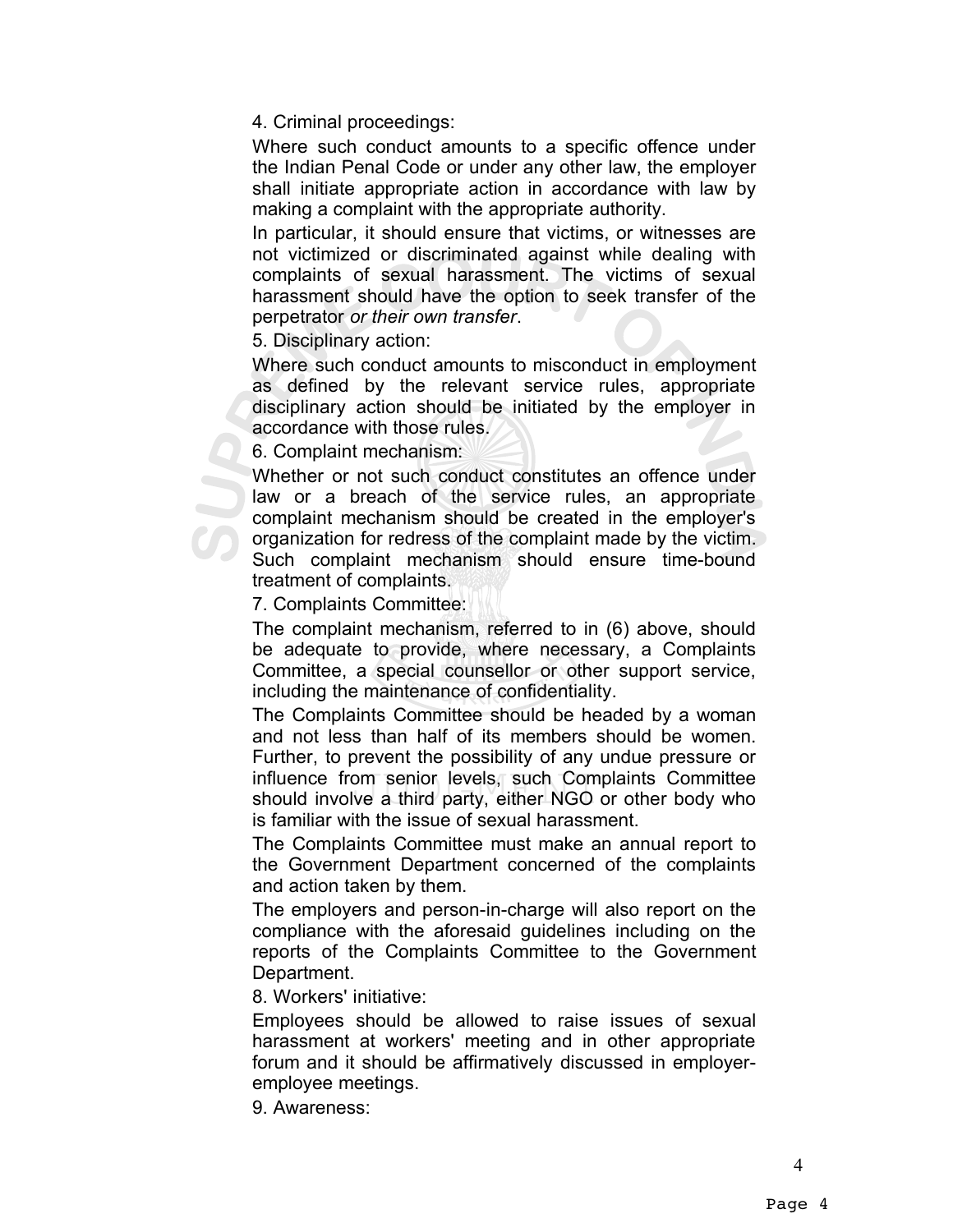Awareness of the rights of female employees in this regard should be created in particular by prominently notifying the guidelines (and appropriate legislation when enacted on the subject) in a suitable manner.

10. Third-party harassment:

Where sexual harassment occurs as a result of an act or omission by any third party or outsider, the employer and person-in-charge will take all steps necessary and reasonable to assist the affected person in terms of support and preventive action.

11. The Central/State Governments are requested to consider adopting suitable measures including legislation to ensure that the guidelines laid down by this order are also observed by the employers in private sector.

12. These guidelines will not prejudice any rights available under the Protection of Human Rights Act, 1993."

5. In these matters while highlighting few individual cases of sexual harassment at the workplaces, the main focus is on the lack of effective implementation of *Vishaka* guidelines. It is stated that the attitude of neglect in establishing effective and comprehensive mechanism in letter and spirit of the *Vishaka* guidelines by the States as well as the employers in private and public sector has defeated the very objective and purpose of the guidelines.

6. In one of these matters, Medha Kotwal Lele, this Court has passed certain orders from time to time. Notices were issued to all the State Governments. The States have filed their responses. On 26.4.2004, after hearing the learned Attorney General and learned counsel for the States, this Court directed as follows :

> "Complaints Committee as envisaged by the Supreme Court in its judgment in *Vishaka's* case will be deemed to be an inquiry authority for the purposes of Central Civil Services (Conduct) Rules, 1964 (hereinafter called CCS Rules) and the report of the complaints Committee shall be deemed to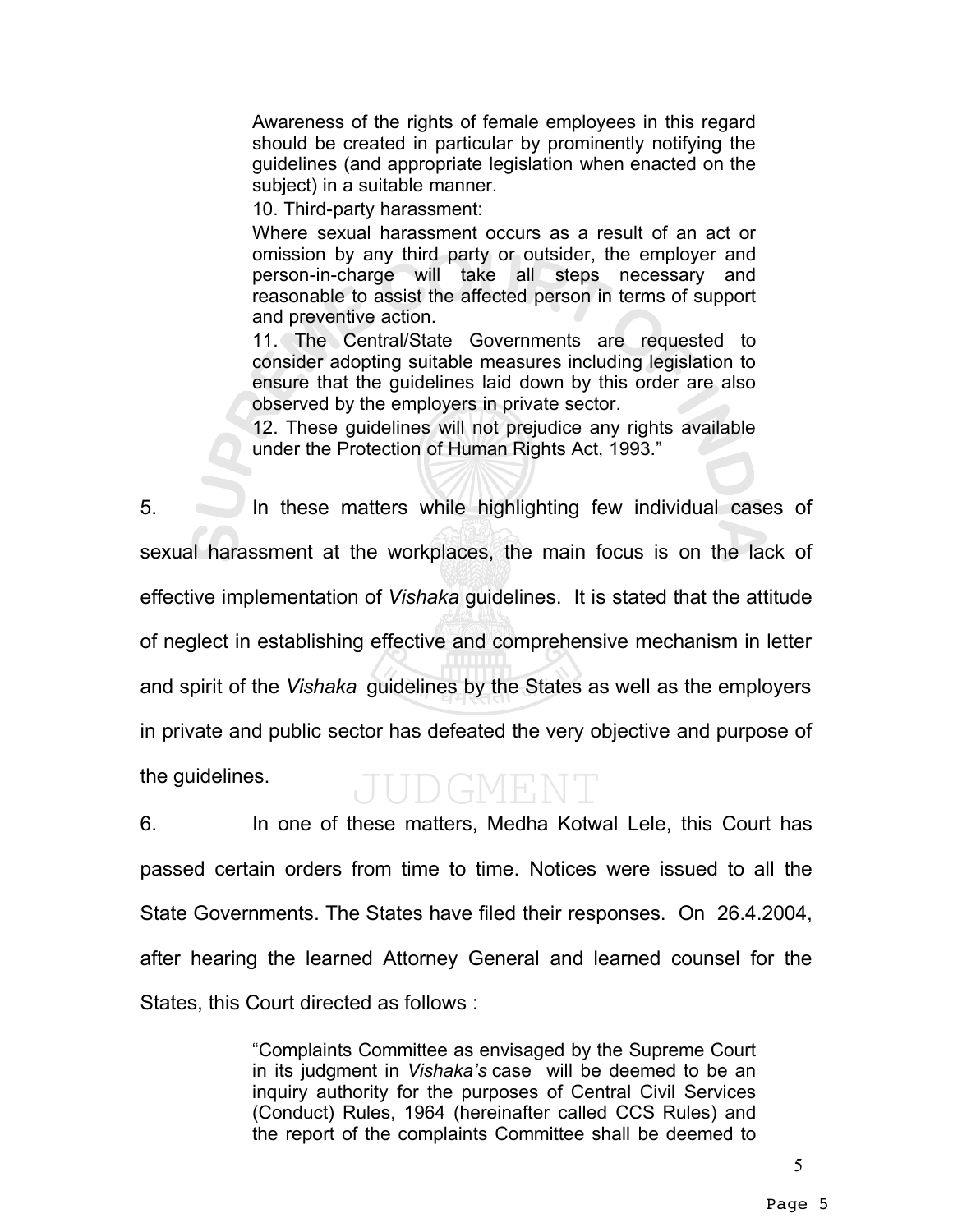be an inquiry report under the CCS Rules. Thereafter the disciplinary authority will act on the report in accordance with the rules."

This Court further directed in the order dated 26.4.2004 that similar amendment shall be carried out in the Industrial Employment (Standing Orders) Rules. As regards educational institutions and other establishments, the Court observed that further directions would be issued subsequently.

7. On 17.1.2006, this Court in couple of these matters passed the

following order:

"These matters relate to the complaints of sexual harassment in working places. In Vishaka vs. State of Rajasthan, (1997) 6SCC 241, this Court issued certain directions as to how to deal with the problem. All the States were parties to that proceedings. Now, it appears that the directions issued in Vishaka case were not properly implemented by the various States/Departments/Institutions. In a rejoinder affidavit filed on behalf of the petitioners, the details have been furnished. The counsel appearing for the States submit that they would do the needful at the earliest.

It is not known whether the Committees as suggested in Vishaka case have been constituted in all the Departments/Institutions having members of the staff 50 and above and in most of the District level offices in all the States members of the staff working in some offices would be more than 50. It is not known whether the Committees as envisaged in the Vishaka case have been constituted in all these offices. The number of complaints received and the steps taken in these complaints are also not available. We find it necessary to give some more directions in this regard. We find that in order to co-ordinate the steps taken in this regard, there should be a State level officer, i.e., either the Secretary of the Woman and Child Welfare Department or any other suitable officer who is in charge and concerned with the welfare of women and children in each State. The Chief Secretaries of each State shall see that an officer is appointed as a nodal agent to collect the details and to give suitable directions whenever necessary.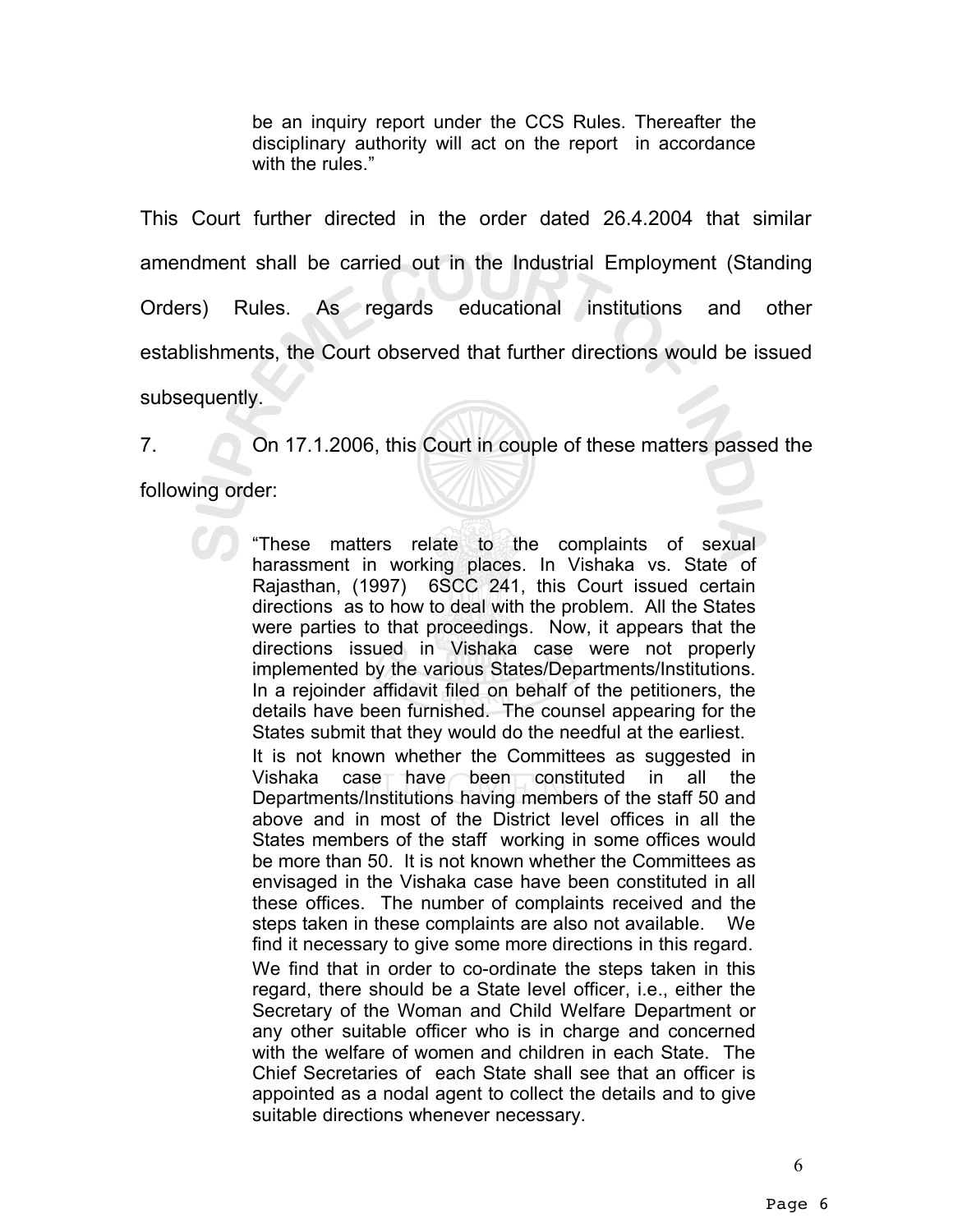As regards factories, shops and commercial establishments are concerned, the directions are not fully complied with. The Labour Commissioner of each State shall take steps in that direction. They shall work as nodal agency as regards shops, factories, shops and commercial establishments are concerned. They shall also collect the details regarding the complaints and also see that the required Committee is established in such institutions.

Counsel appearing for each State shall furnish the details as to what steps have been taken in pursuance of this direction within a period of eight weeks. Details may be furnished as shown in the format furnished by the petitioners in the paperbooks. A copy of this format shall form part of the order. The above facts are required at the next date of hearing. A copy of this order be sent to the Chief Secretary and Chief Labour Commissioner of each State for taking suitable action."

8. From the affidavits filed by the State Governments the following position emerges in respect of each of these States:

#### **GOA**

The amendments in the Civil Services Conduct Rules and the Standing Orders have not been made so far.

धर्मस्ततो

#### **GUJARAT**

No amendments in the Civil Services Conduct Rules and the Standing Orders have been made so far. It is not stated that all Complaints Committees are headed by women. There is no information given whether in such committees NGO members have been associated.

#### **NCT OF DELHI**

The amendments in the Civil Services Conduct Rules have been made. The position about amendments in the Standing Orders has not been clarified. It has not been specified that all Complaints Committees are headed by women.

#### **HIMACHAL PRADESH**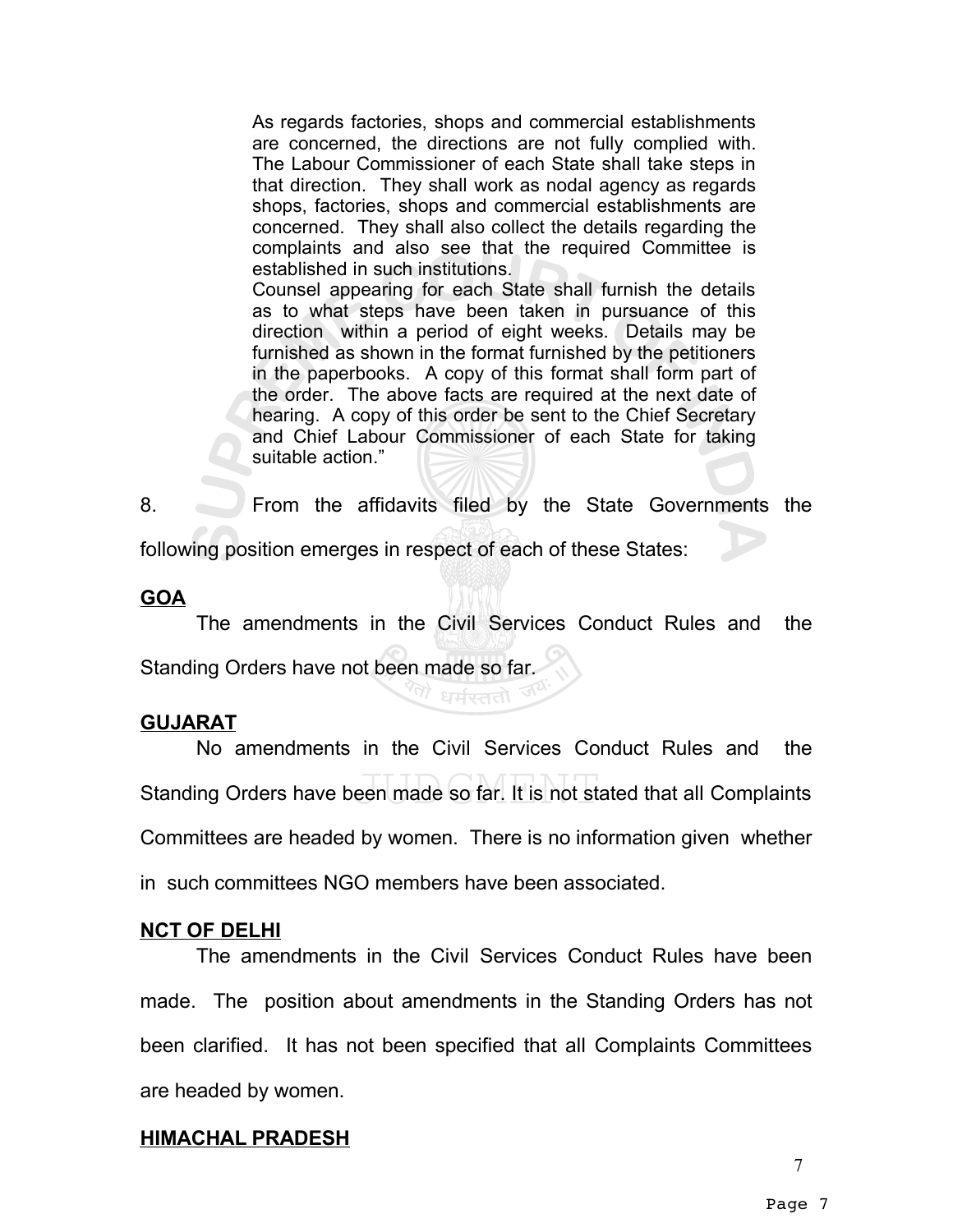There is nothing to indicate that the State of Himachal Pradesh has made amendments in the Civil Services Conduct Rules and the Standing Orders. No details of formation of Complaints Committees have been given.

#### **HARYANA**

The amendments in the Government Employees (Conduct) Rules, 1966 have been made. However, it is not specified that the amendments in Standing Orders have been made.

#### **MAHARASHTRA**

Necessary amendments in Maharashtra Civil Services (Conduct) Rules, 1974 have been made. The Labour Commissioner has taken steps for amending Mumbai Industrial Employment (Permanent Orders) Rules, 1959.

#### **MIZORAM**

The State of Mizoram has amended Civil Services Conduct Rules and also constituted Central Complaints Committee to look into complaints pertaining to cases of sexual harassment of working women at all workplaces for preservation and enforcement. A notification has been issued giving necessary directions to all private bodies.

#### **SIKKIM**

The amendments in the Civil Services Conduct Rules have been carried out and a notification has been issued for constitution of complaints committees by departments/institutions with 50 or above staff to look into sexual harassment of women at workplaces.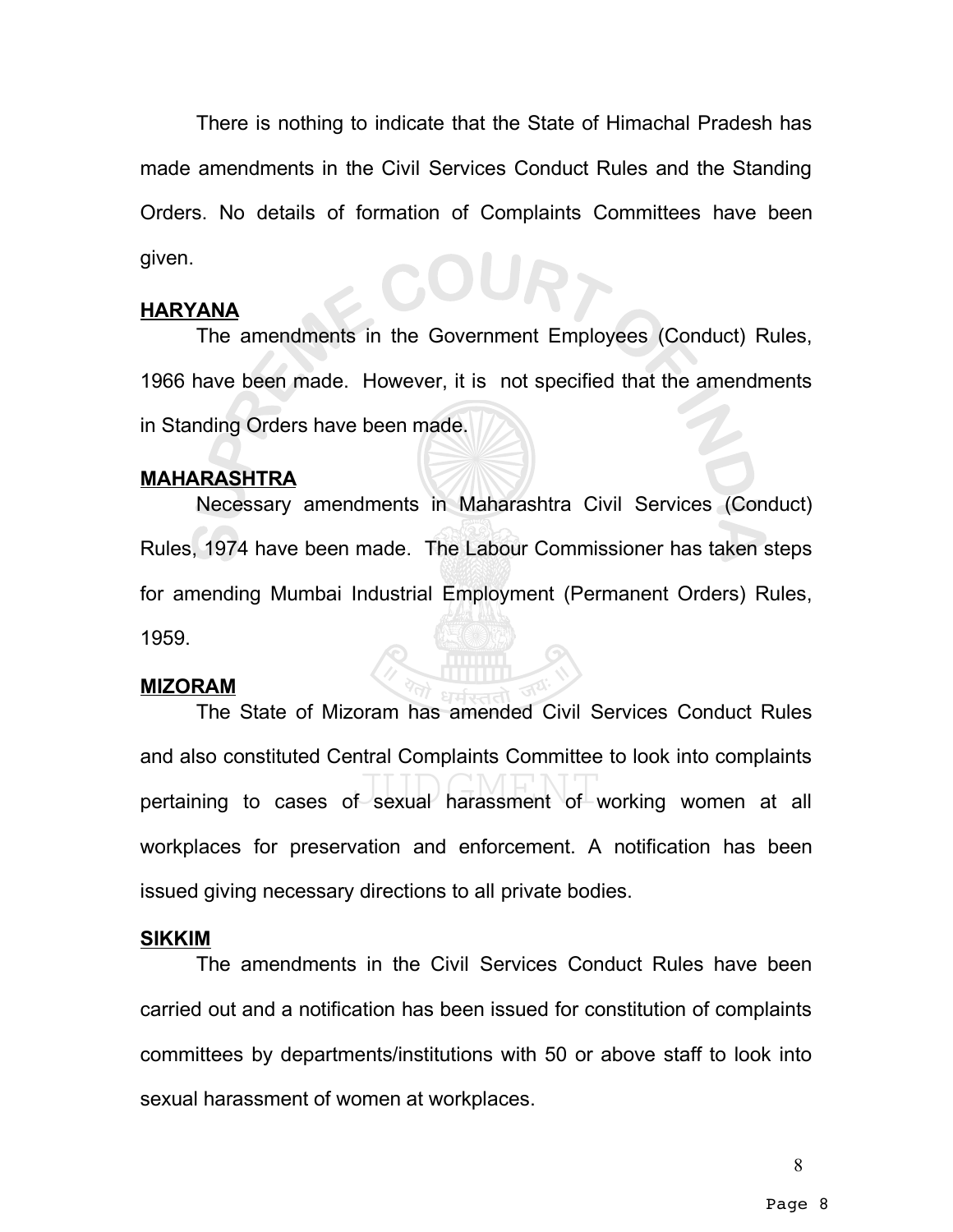#### **UTTARANCHAL**

The State of Uttaranchal has carried out amendments in Civil Services Conduct Rules as well as the Standing Orders. The District Level and State Level Complaints Committees have been constituted.

#### **WEST BENGAL**

The amendments in the Rules relating to duties, rights and obligations of government employees have been made. The amendments in the Standing Orders have been carried out. Out of 56 departments of Government of West Bengal, Complaints Committees have been formed in 48 departments and out of 156 Directorates under the Government, Complaints Committees have been formed in 34 Directorates. Of 24 institutions under the Government, Complaints Committees have been formed in 6.

#### **MADHYA PRADESH**

Although State of Madhya Pradesh has made amendments in the Civil Services Conduct Rules but no amendments have been made in the Standing Orders. The Complaints Committees have been constituted in every office of every department right from the Head of the Department level to the District and Taluka level. The District Level Committees have been constituted under the chairmanship of the District Collector. The steps taken by the District Committees are monitored by the nodal departments.

#### **PUNJAB**

The State of Punjab has carried out amendments in the Civil Services Conduct Rules as well as the Standing Orders. 70 Complaints Committees have been constituted at the headquarters of different

9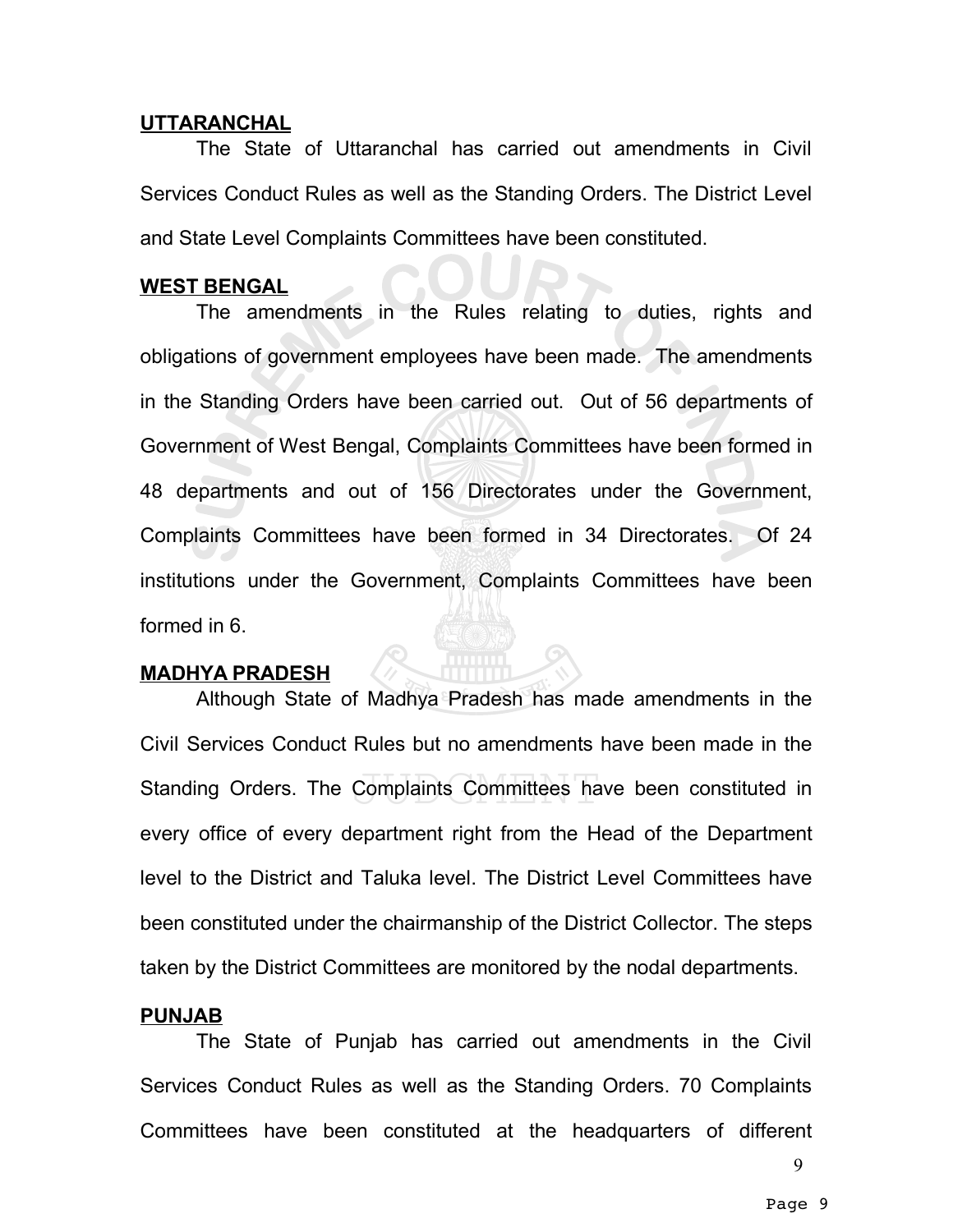Directorates and 58 Complaints Committees have been constituted in various Field Offices.

#### **ORISSA**

No amendments in the Civil Services Conduct Rules and the Standing Orders have been made.

#### **ANDHRA PRADESH**

Amendments in the Civil Services Conduct Rules and in the Standing Orders have been made.

## **KARNATAKA**

The amendments in the Civil Services Conduct Rules have been made by the State of Karnataka but no amendments have been made in the Standing Orders. It is stated that in most of the committees, the number of women members is above 50%. The Chairpersons are women and in most of the committees, an outside member, i.e., an NGO has been associated.

#### **RAJASTHAN**

The State of Rajasthan has carried out amendments in the Civil Services Conduct Rules but no amendments have been carried out in the Standing Orders.

#### **BIHAR**

The State of Bihar has made amendments in the Civil Services Conduct Rules but there is nothing to show that amendments in Standing Orders have been made. However, only one Complaints Committee has been constituted for the entire State.

#### **MEGHALAYA**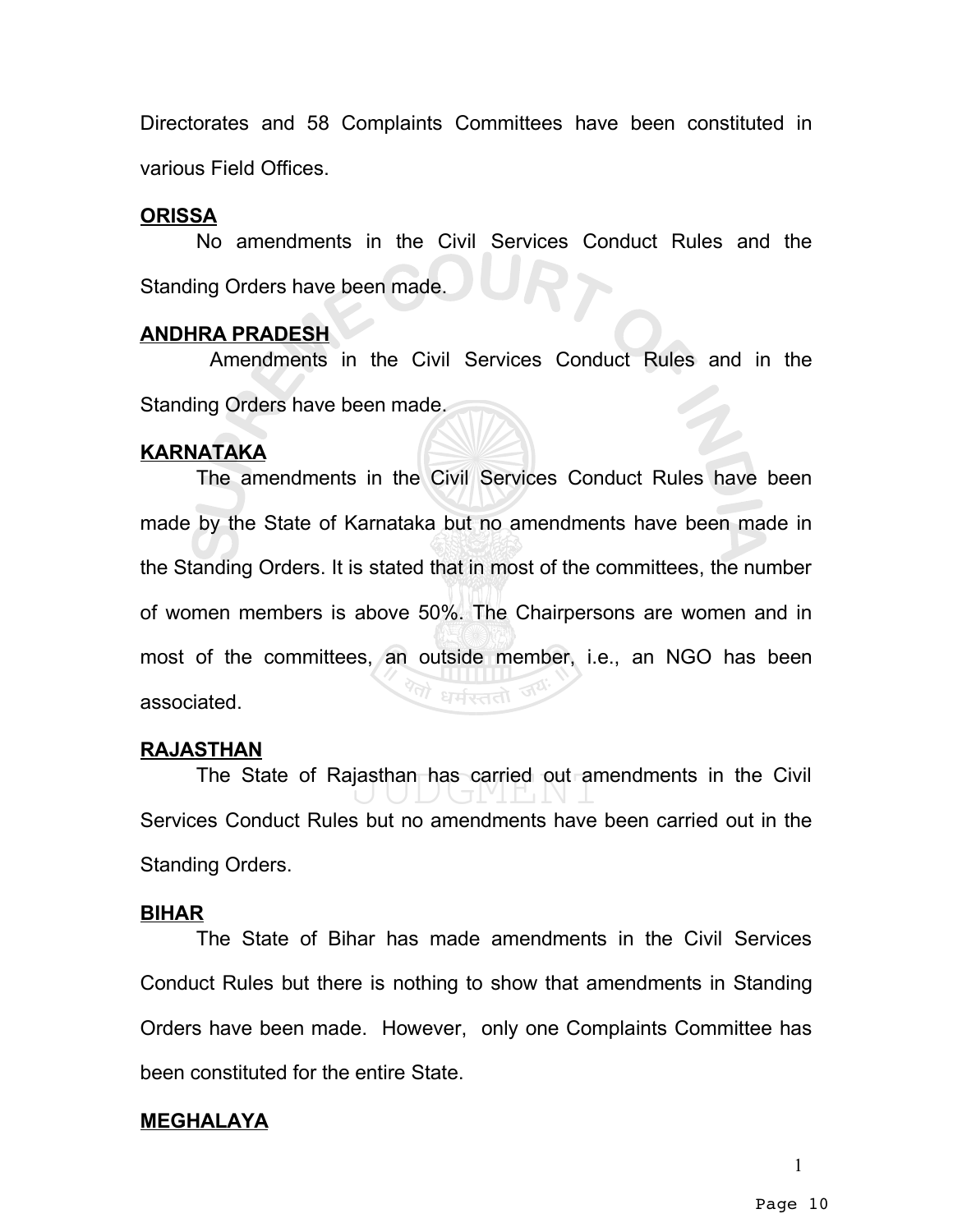The State of Meghalaya has neither carried out amendments in the Civil Services Conduct Rules nor in the Standing Orders.

## **TRIPURA**

The State of Tripura has carried out the amendments in the Civil Services Conduct Rules. There are no Standing Orders applicable in the State. 97 Complaints Committees have been constituted in most of the state government departments and organisations.

## **ASSAM**

Amendments in the Civil Services Conduct Rules have been made but no amendments have been carried out in the Standing Orders.

## **MANIPUR**

The State of Manipur has carried out amendments in the Civil Services Conduct Rules, but no definite information has been given regarding amendments in the Standing Orders. Only one Complaints Committee has been formed for the entire State.

## **UTTAR PRADESH**

Amendments both in the Civil Services Conduct Rules and the Standing Orders have been carried out.

## **JAMMU AND KASHMIR**

The State of Jammu and Kashmir has carried out amendments in the Civil Services Conduct Rules. It is stated that steps are being taken for amendments in the Standing Orders.

## **NAGALAND**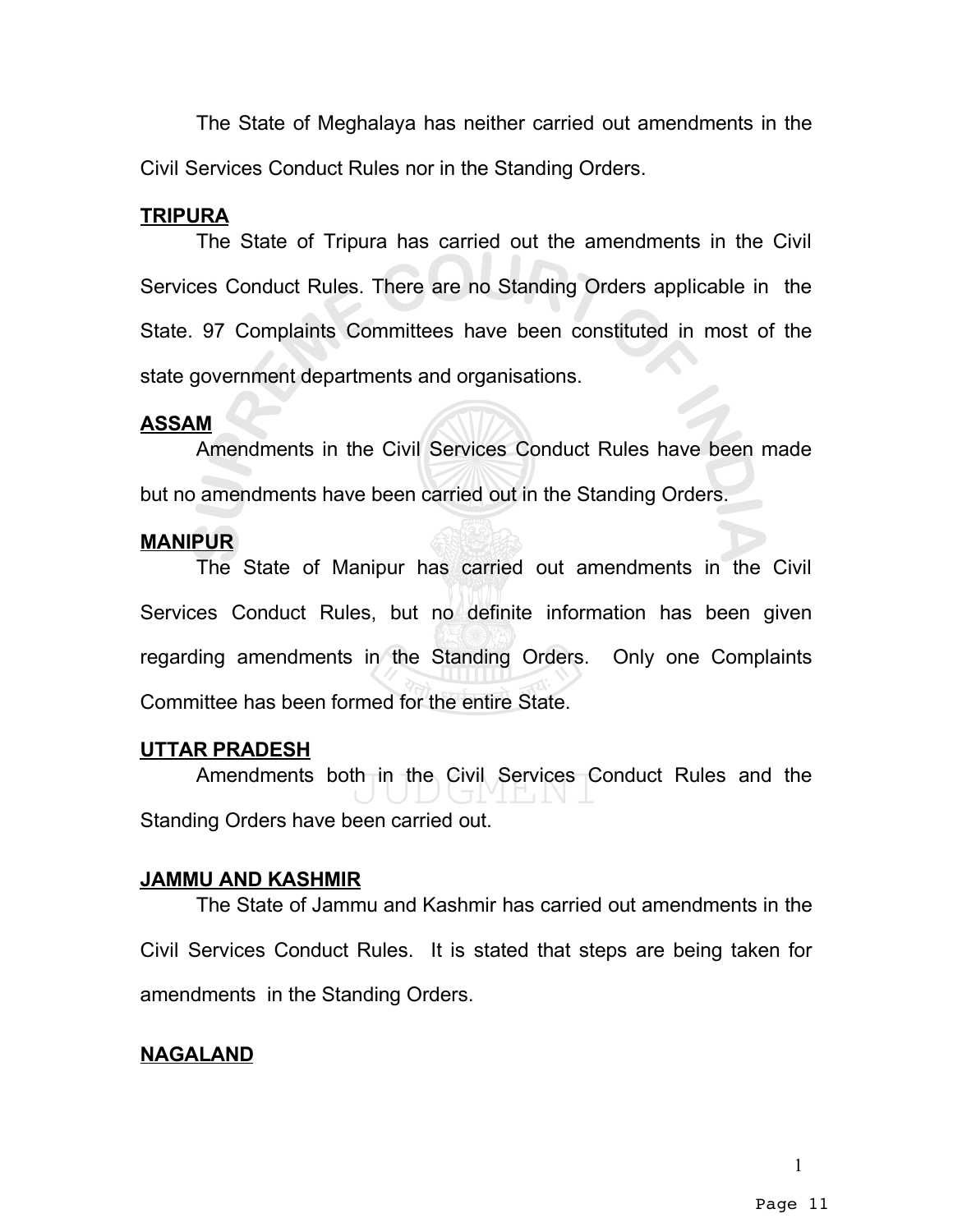The amendments have been carried out in the Civil Services Conduct Rules by the State of Nagaland but no amendments have been carried out in the Standing Orders.

#### **ARUNACHAL PRADESH**

The State of Arunachal Pradesh has neither carried out amendments in the Civil Services Conduct Rules nor in the Standing Orders. There is only one State Level Committee for the entire State of Arunachal Pradesh.

## **KERALA**

Amendments in the Civil Services Conduct Rules and in the Standing Orders have been carried out. There are 52 Complaints Committees in the State. All such committees are headed by women and 50% members of these committees are women and there is representation of NGO members in these committees.

धर्मस्ततो

## **TAMILNADU**

The State of Tamil Nadu has carried out amendments in the Civil Services Conduct Rules. However, no amendments in the Standing Orders have been made so far.

#### **JHARKHAND**

The State of Jharkhand has carried out amendments in the Civil Services Conduct Rules. However, no amendments in the Standing Orders have been made so far.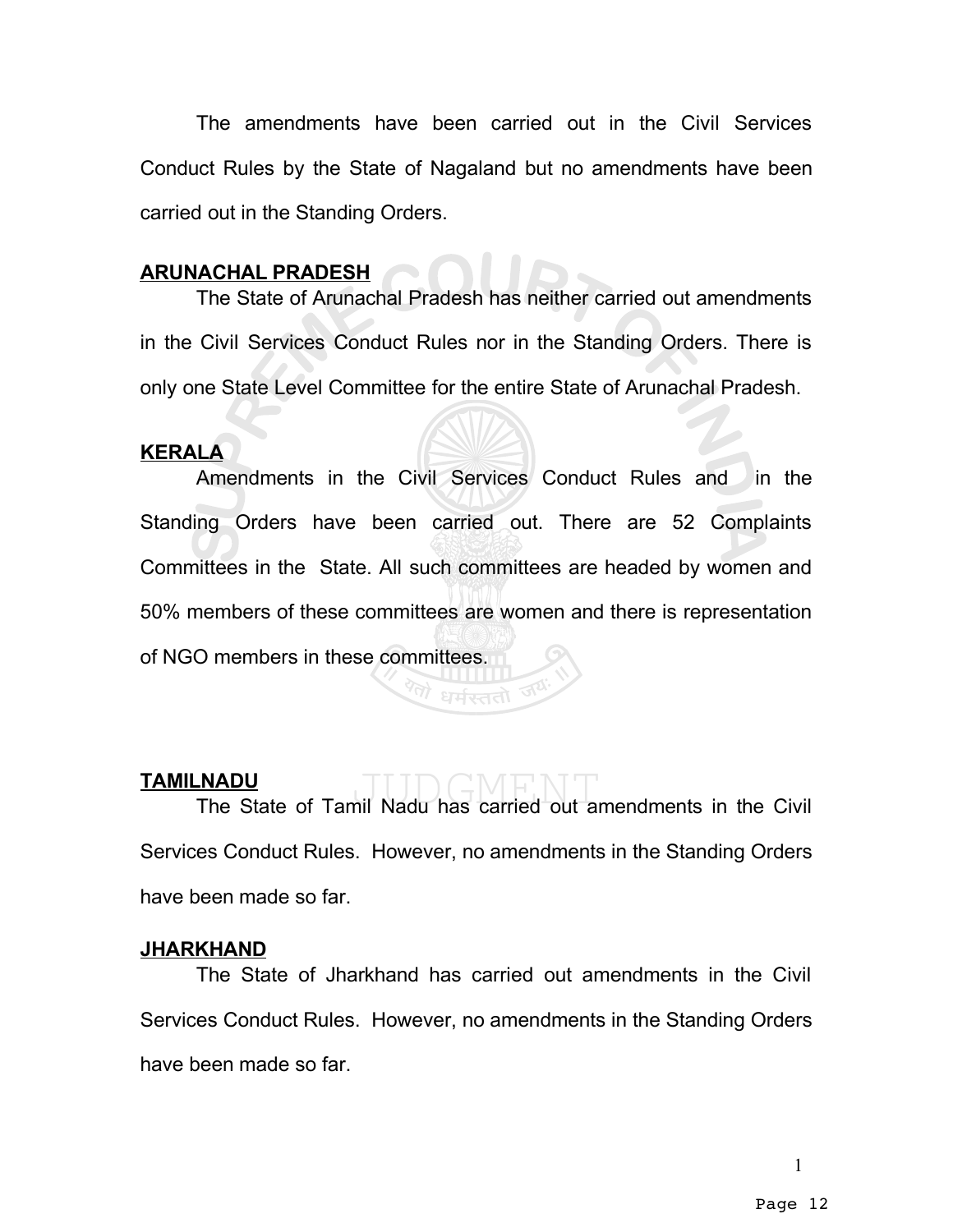9. From the affidavits filed by the State Governments, it transpires that the States of Orissa, Meghalaya, Himachal Pradesh, Goa, Arunachal Pradesh and West Bengal have amended the Rules relating to duties, public rights and obligations of the government employees but have not made amendments in Civil Services Conduct Rules. Similarly, the States of Sikkim, Madhya Pradesh, Gujarat, Mizoram, Orissa, Bihar, Jammu & Kashmir, Manipur, Karnataka, Rajasthan, Meghalaya, Haryana, Himachal Pradesh, Assam, NCT of Delhi, Goa, Nagaland, Arunachal Pradesh, Jharkhand and Tamil Nadu have not carried out amendments in the Standing Orders. These States appear to have not implemented the order passed by this Court on 26.4.2004 quoted above. The States which have carried out amendments in the Civil Services Conduct Rules and the Standing Orders have not provided that the report of the Complaints Committee shall be treated as a report in the disciplinary proceedings by an Inquiry Officer. What has been provided by these States is that the inquiry, findings and recommendations of the Complaints Committee shall be treated as a mere preliminary investigation leading to a disciplinary action against the delinquent.

10. The States like Rajasthan, Meghalaya, Himachal Pradesh, Assam and Jammu and Kashmir seem to have not formed Complaints Committees as envisaged in the *Vishaka* guidelines. Some States have constituted only one Complaints Committee for the entire State.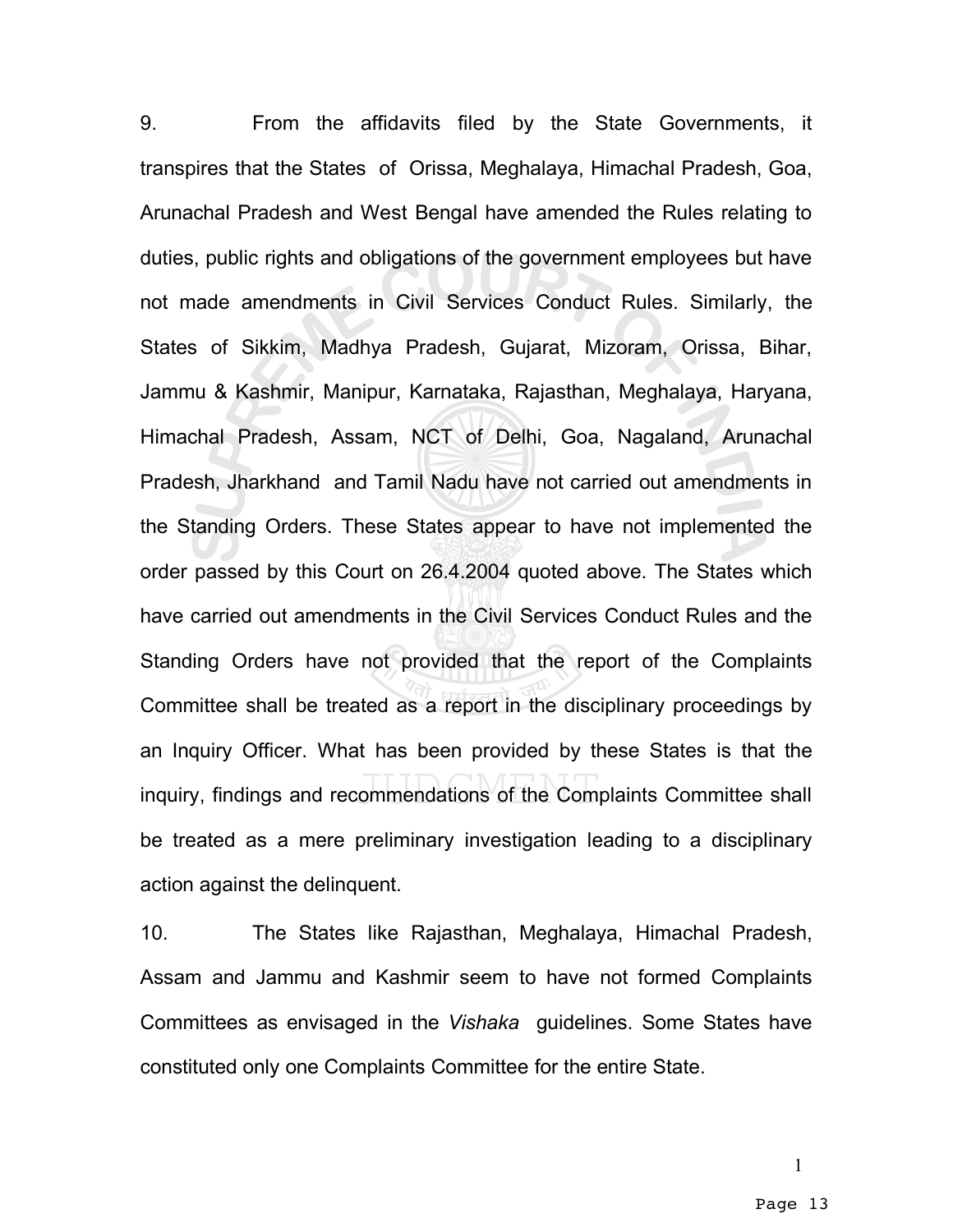11. The Union Territories of Andaman and Nicobar Islands, Daman and Diu, Lakshadweep, Dadra and Nagar Haveli and Puducherry have not made amendments in the Standing Orders. The Union Territory of Chandigarh does not seem to have carried out amendments in the Civil Services Conduct Rules. Some of the Union Territories like Dadra and Nagar Haveli and Chandigarh are reported to have not yet formed Complaints Committees. Daman and Diu have formed one Complaints Committee for the Union Territory.

12. While we have marched forward substantially in bringing gender parity in local self-governments but the representation of women in Parliament and the Legislative Assemblies is dismal as the women represent only 10-11 per cent of the total seats. India ranks 129 out of 147 countries in United Nations Gender Equality Index. This is lower than all South-Asian Countries except Afghanistan. Our Constitution framers believed in fairness and justice for women. They provided in the Constitution the States' commitment of gender parity and gender equality and guarantee against sexual harassment to women.

13. The implementation of the guidelines in *Vishaka* has to be not only in form but substance and spirit so as to make available safe and secure environment to women at the workplace in every aspect and thereby enabling the working women to work with dignity, decency and due respect. There is still no proper mechanism in place to address the complaints of sexual harassment of the women lawyers in Bar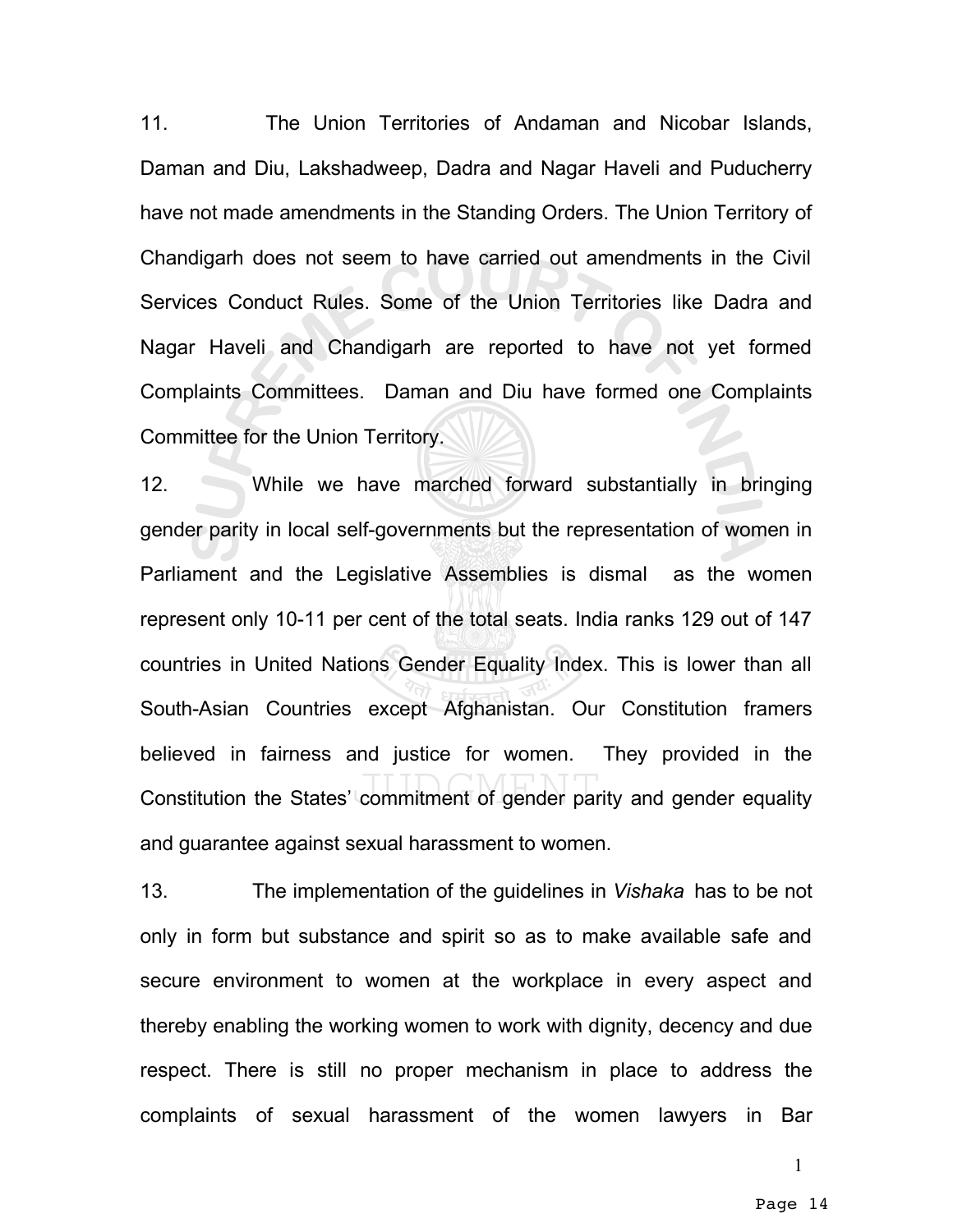Associations, lady doctors and nurses in the medical clinics and nursing homes, women architects working in the offices of the engineers and architects and so on and so forth.

14. In Seema Lepcha<sup>[2](#page-14-0)</sup> this Court gave the following directions:

"(i) The State Government shall give comprehensive publicity to the notifications and orders issued by it in compliance of the guidelines framed by this Court in Vishaka's case and the directions given in Medha Kotwal's case by getting the same published in the newspapers having maximum circulation in the State after every two months.

(ii) Wide publicity be given every month on Doordarshan Station, Sikkim about various steps taken by the State Government for implementation of the guidelines framed in Vishaka's case and the directions given in Medha Kotwal's case.

(iii) Social Welfare Department and the Legal Service Authority of the State of Sikkim shall also give wide publicity to the notifications and orders issued by the State Government not only for the Government departments of the State and its agencies/instrumentalities but also for the private companies."

15. As a largest democracy in the world, we have to combat violence against women. We are of the considered view that the existing laws, if necessary, be revised and appropriate new laws be enacted by Parliament and the State Legislatures to protect women from any form of indecency, indignity and disrespect at all places (in their homes as well as outside), prevent all forms of violence – domestic violence, sexual assault, sexual harassment at the workplace, etc; — and provide new initiatives for education and advancement of women and girls in all spheres of life. After all they have limitless potential. Lip service, hollow statements and inert

<span id="page-14-0"></span><sup>2</sup> Seema Lepcha v. State of Sikkim & Ors. [Petition for Special Leave to Appeal (Civil) No. 34153/2010 decided on 3.2.2012]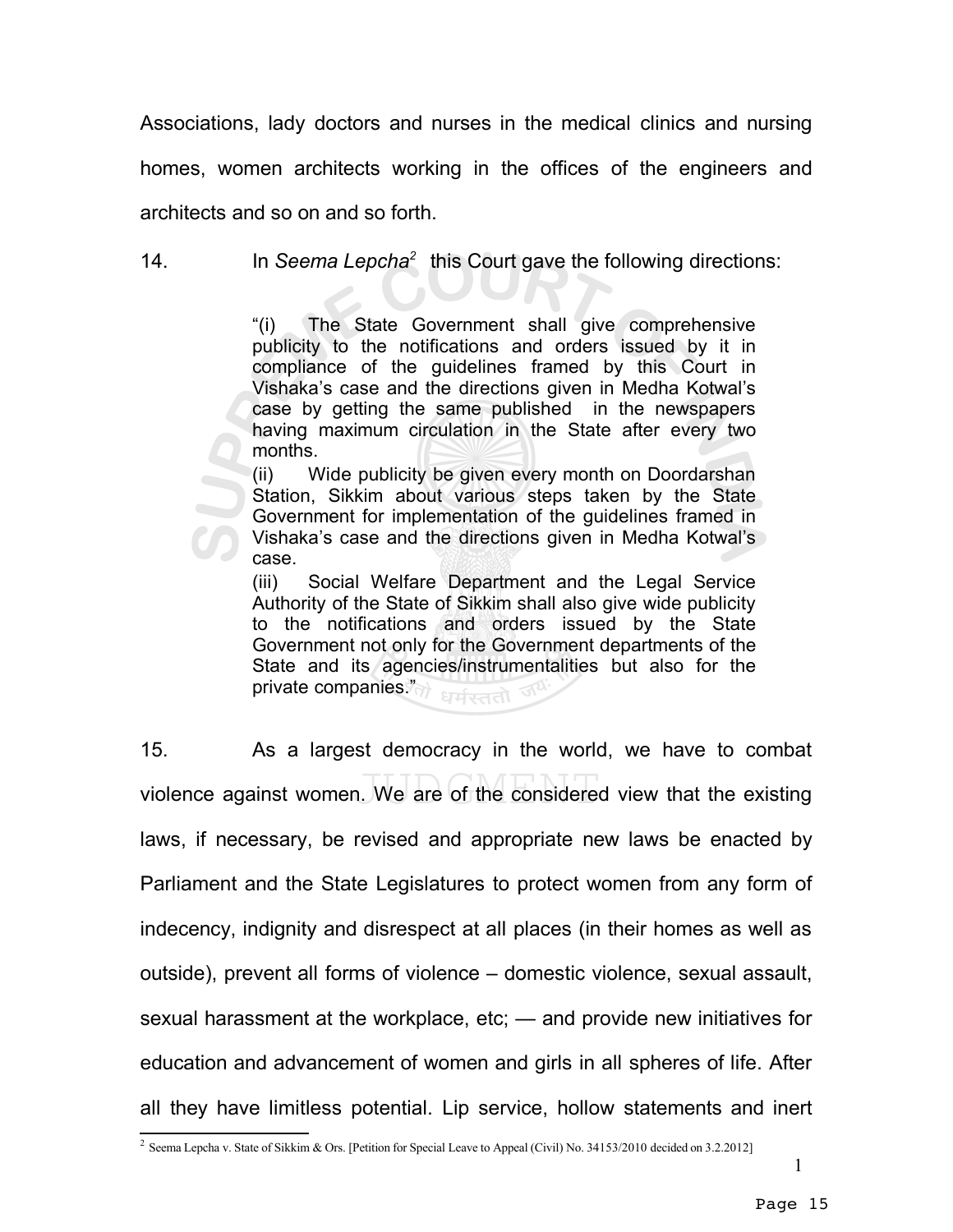and inadequate laws with sloppy enforcement are not enough for true and genuine upliftment of our half most precious population – the women.

16. In what we have discussed above, we are of the considered view that guidelines in *Vishaka* should not remain symbolic and the following further directions are necessary until legislative enactment on the subject is in place.

(i) The States and Union Territories which have not yet carried out adequate and appropriate amendments in their respective Civil Services Conduct Rules (By whatever name these Rules are called) shall do so within two months from today by providing that the report of the Complaints Committee shall be deemed to be an inquiry report in a disciplinary action under such Civil Services Conduct Rules. In other words, the disciplinary authority shall treat the report/findings etc. of the Complaints Committee as the findings in a disciplinary inquiry against the delinquent employee and shall act on such report accordingly. The findings and the report of the Complaints Committee shall not be treated as a mere preliminary investigation or inquiry leading to a disciplinary action but shall be treated as a finding/report in an inquiry into the misconduct of the delinquent.

(ii) The States and Union Territories which have not carried out amendments in the Industrial Employment (Standing Orders) Rules shall now carry out amendments on the same lines, as noted above in clause (i) within two months.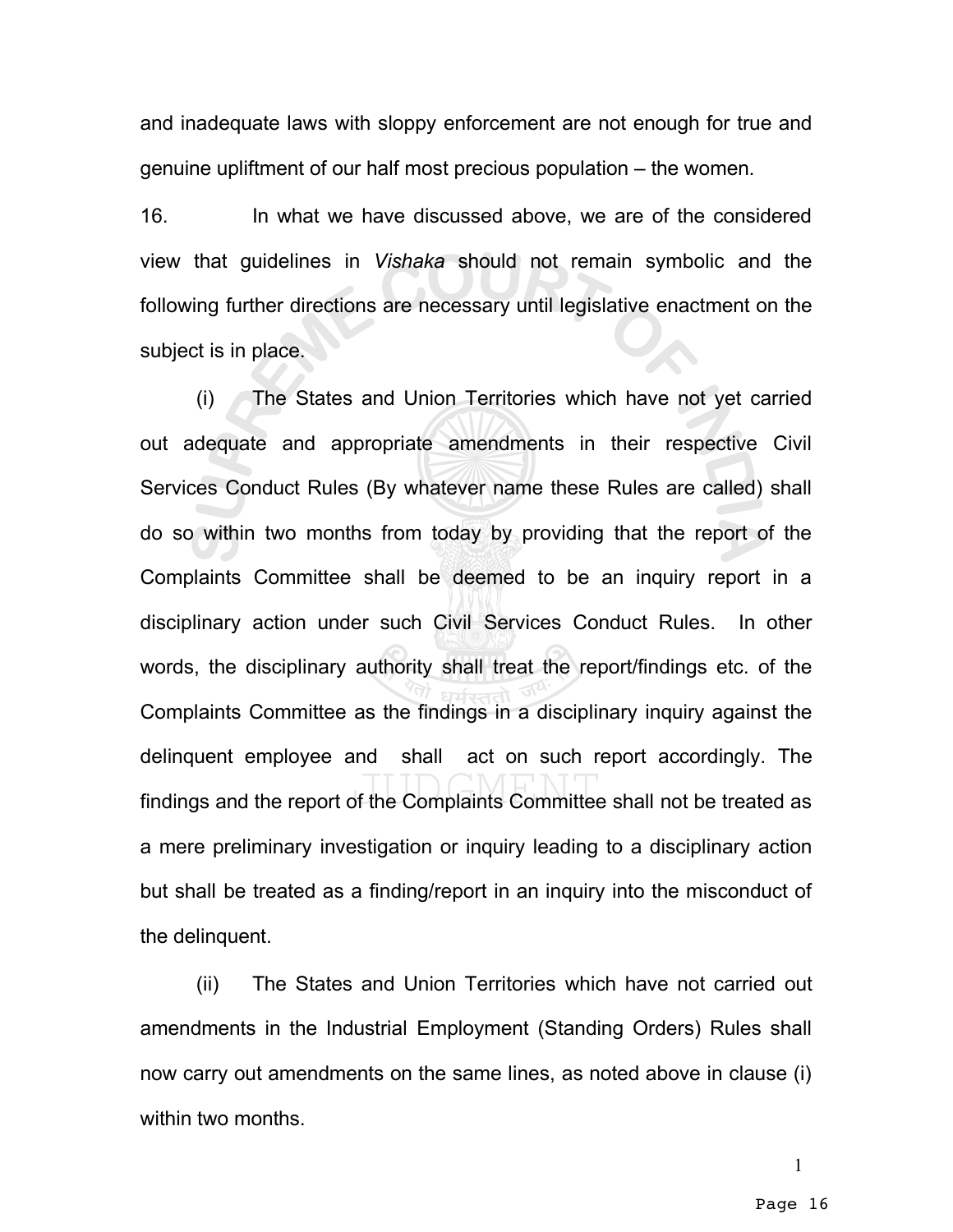(iii) The States and Union Territories shall form adequate number of Complaints Committees so as to ensure that they function at taluka level, district level and state level. Those States and/or Union Territories which have formed only one Committee for the entire State shall now form adequate number of Complaints Committees within two months from today. Each of such Complaints Committees shall be headed by a woman and as far as possible in such Committees an independent member shall be associated.

(iv) The State functionaries and private and public sector undertakings/organisations/bodies/institutions etc. shall put in place sufficient mechanism to ensure full implementation of the *Vishaka* guidelines and further provide that if the alleged harasser is found guilty, the complainant – victim is not forced to work with/under such harasser and where appropriate and possible the alleged harasser should be transferred. Further provision should be made that harassment and intimidation of witnesses and the complainants shall be met with severe disciplinary action.

(v) The Bar Council of India shall ensure that all bar associations in the country and persons registered with the State Bar Councils follow the *Vishaka* guidelines. Similarly, Medical Council of India, Council of Architecture, Institute of Chartered Accountants, Institute of Company Secretaries and other statutory Institutes shall ensure that the organisations, bodies, associations, institutions and persons

1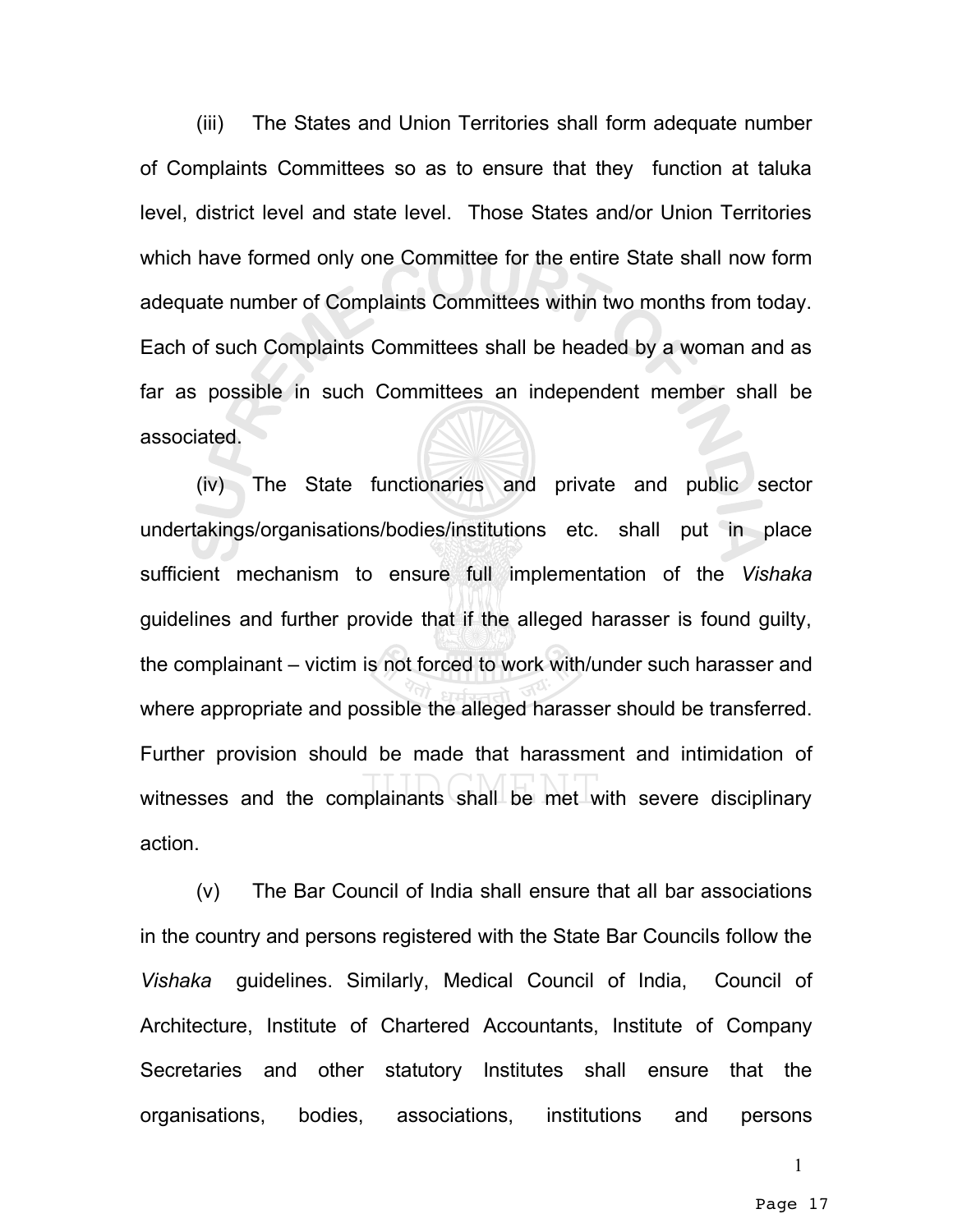registered/affiliated with them follow the guidelines laid down by *Vishaka*. To achieve this, necessary instructions/circulars shall be issued by all the statutory bodies such as Bar Council of India, Medical Council of India, Council of Architecture, Institute of Company Secretaries within two months from today. On receipt of any complaint of sexual harassment at any of the places referred to above the same shall be dealt with by the statutory bodies in accordance with the *Vishaka* guidelines and the guidelines in the present order.

17. We are of the view that if there is any non-compliance or nonadherence to the *Vishaka* guidelines, orders of this Court following *Vishaka* and the above directions, it will be open to the aggrieved persons to approach the respective High Courts. The High Court of such State would be in a better position to effectively consider the grievances raised in that regard.

18. Writ petitions (including T.C.) and appeals are disposed of as IV F.IN above with no orders as to costs.

> …………………….. J. (R.M. Lodha)

 ………………………J. (Anil R. Dave)

> …………………….. J. (Ranjan Gogoi)

NEW DELHI.

1